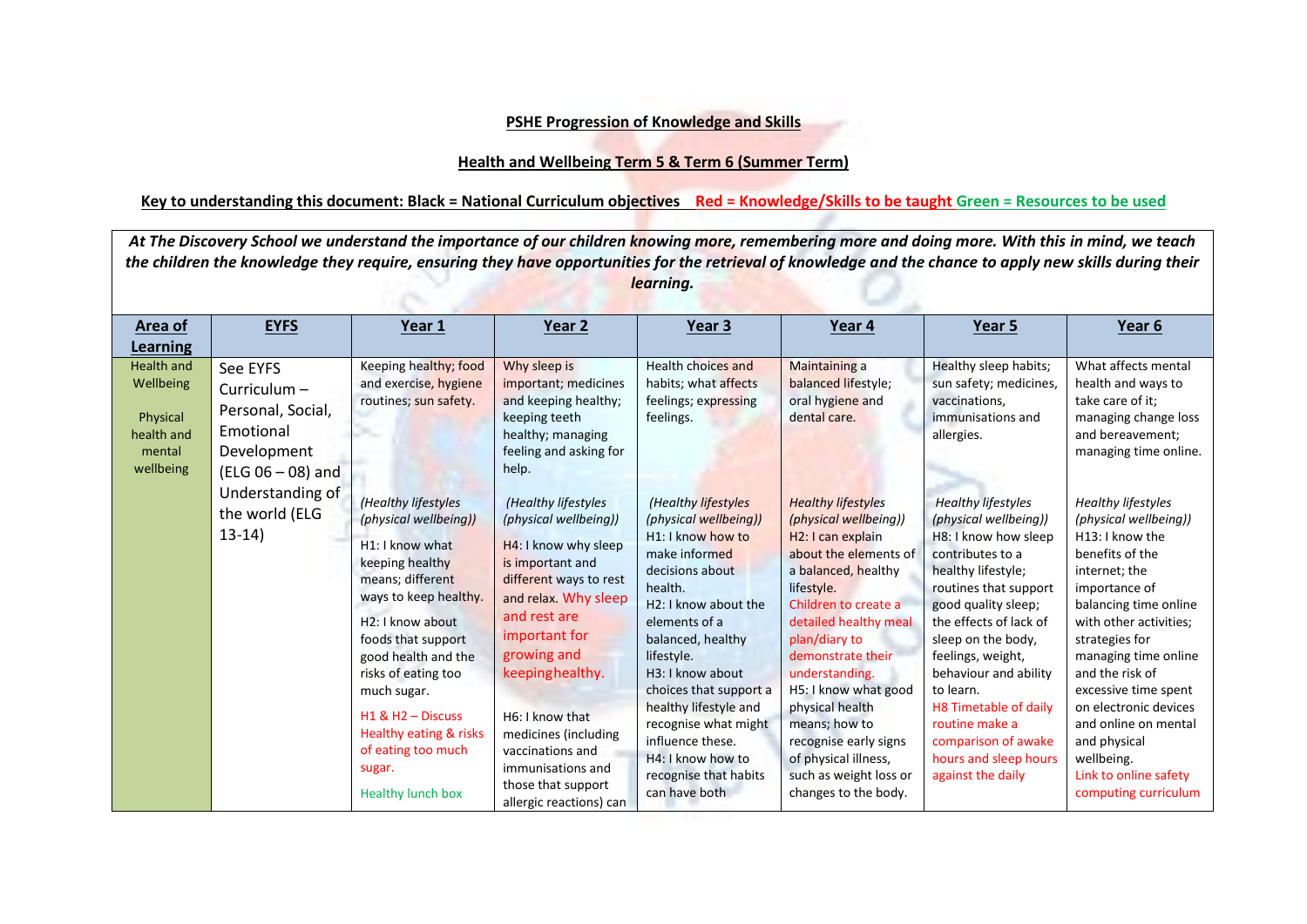| (twinkl)   |                         | help people to stay    | positive and negative   | Recap year 3 prior      | recommendation.         | H14: I know how and      |
|------------|-------------------------|------------------------|-------------------------|-------------------------|-------------------------|--------------------------|
|            |                         | healthy.               | effects on a healthy    | learning and discuss    | (sleep workshop)        | when to seek support,    |
|            | H3: I know how          | When and why do        | lifestyle.              | the effects of a        | H9: I know that         | including which adults   |
|            | physical activity helps |                        | H1, H2, H3, H4 & H7     | physical illness of a   | bacteria and viruses    | to speak to in and       |
|            | us to stay healthy;     | we have                | Children to create a    | healthy lifestyle e.g.  | can affect health;      | outside of school if     |
|            | and ways to be          | vaccinations and       | mind map displaying     | diabetes/asthma.        | how everyday            | they are worried         |
|            | physically and          | immunisations?         | healthy and negative    | H11: I know how to      | hygiene routines can    | about their health.      |
|            | mentally active every   |                        | effects of a healthy    | maintain good oral      | limit the spread of     | <b>Discussion with</b>   |
|            | day. Discuss            | (Baby, teenager,       | lifestyle.              | hygiene (including      | infections; the wider   | children to ensure       |
|            | physical activity       | travel.etc.)           |                         | correct brushing and    | importance of           | they are aware of who    |
|            | and how it keeps        |                        | H6: I know what         | flossing); why regular  | personal hygiene and    | and when to seek         |
|            | people healthy.         |                        | constitutes a healthy   | visits to the dentist   | how to maintain it.     | support.                 |
|            |                         | H7: I know about       | diet; how to plan       | are essential; the      | H10: I know how         |                          |
|            | H5: I know simple       | dental care and        | healthy meals;          | impact of lifestyle     | medicines when used     | (Mental Health)          |
|            | hygiene routines that   | visiting the dentist;  | benefits to health and  | choices on dental       | responsibly,            | H15: I know that         |
|            | can stop germs from     | how to brush teeth     | wellbeing of eating     | care (e.g. sugar        | contribute to health;   | mental health, just      |
| spreading. |                         | correctly; food and    | nutritionally rich      | consumption/acidic      | that some diseases      | like physical health, is |
|            | <b>Basic hygiene</b>    | drink that support     | foods; risks            | drinks such as fruit    | can be prevented by     | part of daily life; the  |
|            |                         |                        | associated with not     | juices, smoothies and   | vaccination and         | importance of taking     |
|            | routines, e.g. hand     | dental health. The     | eating a healthy diet   | fruit teas; the effects | immunisations; how      | care of mental health,   |
|            | washing song            | importance of, and     | including obesity and   | of smoking.             | allergies can be        | and that mental ill      |
|            | Practise this in a      | routines for,          | tooth decay.            | Link to science         | managed.                | health is common but     |
|            | bowl and take           | brushing teeth and     | Refer to DT eat well    | curriculum ensure the   | H9 & H10 link to        | can often be resolved    |
| photos.    |                         | visiting the dentist.  | plate.                  | effects of smoking are  | <b>Coronavirus and</b>  | with the right support.  |
|            |                         |                        | H7: I know how          | covered.                | other vaccinations      | H20: I know strategies   |
|            | H8: I know how to       | About food and         | regular (daily/weekly)  |                         | H12: I know the         | to respond to feelings,  |
|            | keep safe in the sun    | drink that affect      | exercise benefits       |                         | benefits of sun         | including intense or     |
|            | and protect skin from   | dentalhealth.          | mental and physical     |                         | exposure and risks of   | conflicting feelings;    |
|            | sun damage. How to      |                        | health (e.g. walking or |                         | overexposure; how to    | how to manage and        |
|            | keep safe in the sun    |                        | cycling to school,      |                         | keep safe from sun      | respond to feelings      |
|            | Make a poster.          | (Mental health)        | daily active mile);     |                         | damage and              | appropriately and        |
|            |                         | H15: I know that not   | recognise               |                         | shun/heat stroke and    | proportionately in       |
|            | H9: I know about the    | everyone feels the     | opportunities to be     |                         | reduce the risk of skin | different situations.    |
|            | different ways to       | same at the same       | physically active and   |                         | cancer.                 | H21: I can recognise     |
|            | learn and play;         | time, or feels the     | some of the risks       |                         | H12 Safety day (sun)    | warning signs about      |
|            | recognising the         | same about the same    | associated with an      |                         | Discuss and touch on    | mental health and        |
|            | importance of           | things.                | inactive lifestyle.     |                         | the risks of skin       | wellbeing and how to     |
|            | knowing when to         | H17: I know about      |                         |                         | cancer.                 | seek support for         |
|            | take a break from       | things that help       | (Mental health)         |                         |                         | themselves and           |
|            | time online or TV.      |                        |                         |                         |                         | others.                  |
|            |                         | people feel good (e.g. |                         |                         |                         |                          |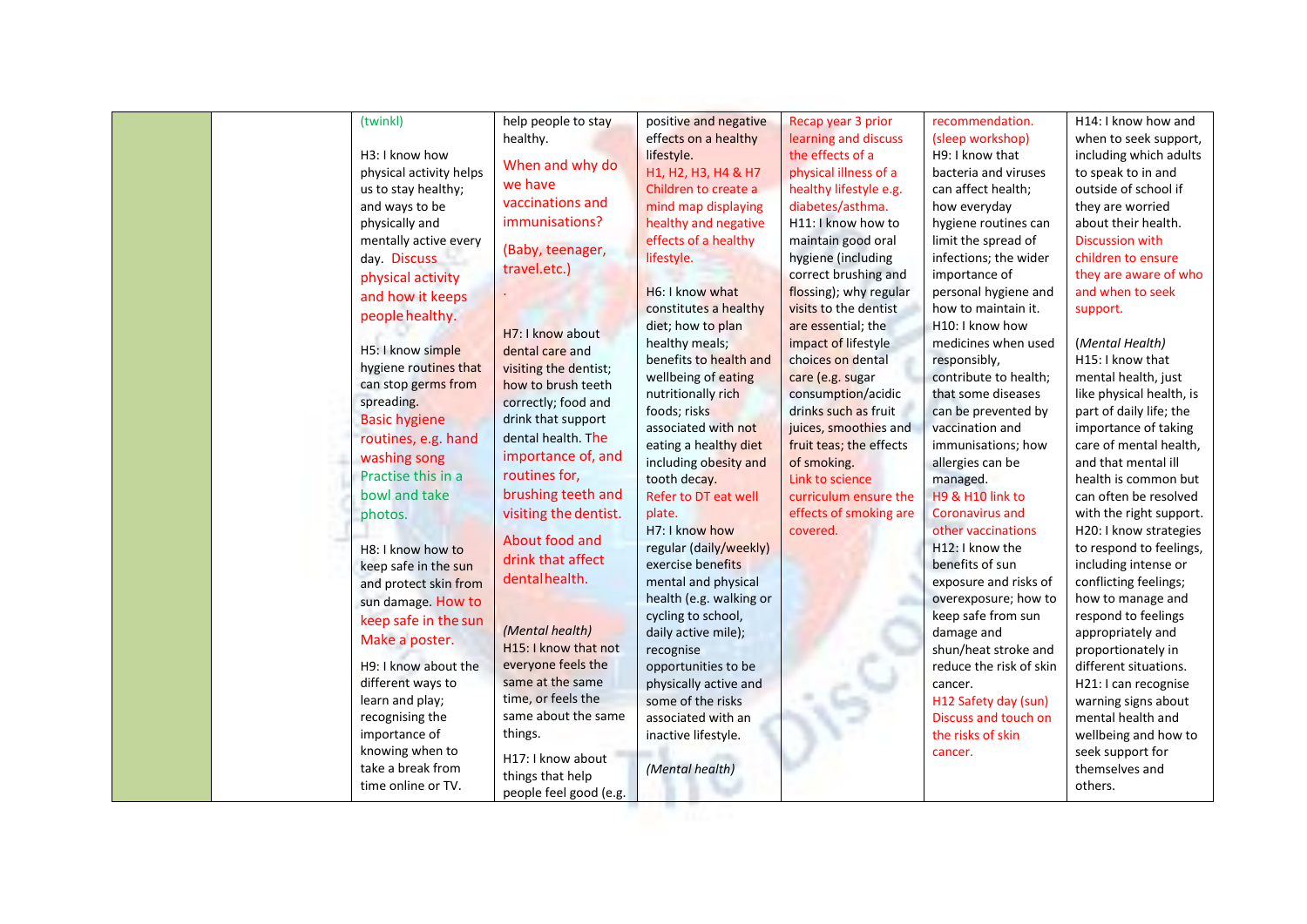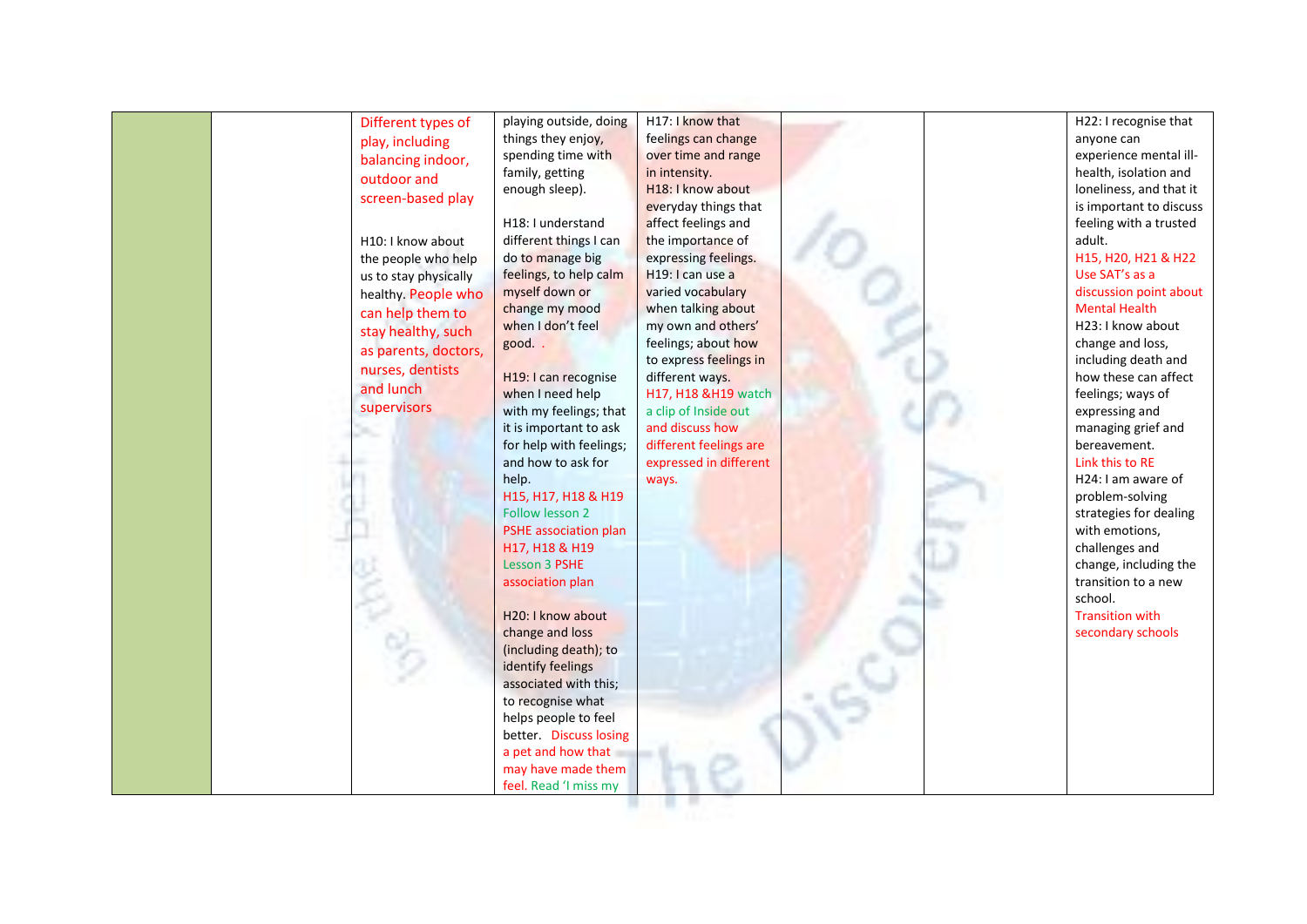| <b>Key</b><br>Vocabulary | Healthy, physical<br>activity, doctors,<br>nurses, dentists,<br>lunchtime supervisor,<br>sun safety, hygiene.                                                                                                                                                                                                                                                                                                                                                                                                                | Pet' by Pat Thomas or<br>'I miss you' by Pat<br>Thomas.<br>Sleep, relax,<br>medicines,<br>immunisations, pills,<br>Mood, (anxious, (un)<br>comfortable,<br>embarrassed, excited)                                                                                                                                                                                                                                                                                                    | Balanced, nutrition,<br>obesity, mental and<br>physical health,<br>confused, ashamed.                                                                                                                                                                                                                                                                                                                                                                                                                                                                      | Diabetes, asthma,<br>oral hygiene, acidic,<br>smoking.                                                                                                                                                                                                                                                                                                                                                | Skin cancer, bacteria<br>and virus's                                                                                                                                                                                                                                                                                                                                                                                                                                                                                                                           | Secondary school,<br>distraught, terrified,<br>mental ill health.                                                                                                                                                                                                                                                                                                                                                                                                                                              |
|--------------------------|------------------------------------------------------------------------------------------------------------------------------------------------------------------------------------------------------------------------------------------------------------------------------------------------------------------------------------------------------------------------------------------------------------------------------------------------------------------------------------------------------------------------------|-------------------------------------------------------------------------------------------------------------------------------------------------------------------------------------------------------------------------------------------------------------------------------------------------------------------------------------------------------------------------------------------------------------------------------------------------------------------------------------|------------------------------------------------------------------------------------------------------------------------------------------------------------------------------------------------------------------------------------------------------------------------------------------------------------------------------------------------------------------------------------------------------------------------------------------------------------------------------------------------------------------------------------------------------------|-------------------------------------------------------------------------------------------------------------------------------------------------------------------------------------------------------------------------------------------------------------------------------------------------------------------------------------------------------------------------------------------------------|----------------------------------------------------------------------------------------------------------------------------------------------------------------------------------------------------------------------------------------------------------------------------------------------------------------------------------------------------------------------------------------------------------------------------------------------------------------------------------------------------------------------------------------------------------------|----------------------------------------------------------------------------------------------------------------------------------------------------------------------------------------------------------------------------------------------------------------------------------------------------------------------------------------------------------------------------------------------------------------------------------------------------------------------------------------------------------------|
| Growing and<br>changing  | Recognising what<br>makes them unique<br>and special; feelings,<br>managing when<br>things go wrong.<br>(Mental health)<br>H11: I know about<br>different feelings<br>humans can<br>experience.<br>H <sub>12</sub> : I know how to<br>recognise and name<br>different feelings.<br>H11 &12 Different<br>kinds of feelings.<br>(Zones of<br>regulations)<br>H13: I know how<br>feelings can affect<br>people's bodies and<br>how they behave.<br>H <sub>14</sub> : I know how to<br>recognise how others<br>might be feeling. | death.<br>Growing older;<br>naming body parts;<br>moving class or year.<br>(Mental health)<br>H20: I know about<br>change and loss<br>(including death); to<br>identify feelings<br>associated with this;<br>to recognise what<br>helps people to feel<br>better. Human life<br>cycle, how people<br>grow from young to<br>old.<br>How our bodies<br>change as we grow<br>up.<br>(Ourselves, growing<br>and changing)<br>H25: I can name the<br>main parts of the<br>body including | Personal strengths<br>and achievements;<br>managing and<br>reframing setbacks.<br>(Ourselves, growing<br>and changing)<br>H27: I can recognise<br>my individuality and<br>personal qualities.<br>H28: I can identify<br>personal strengths,<br>skills, achievements<br>and interests and<br>how these contribute<br>to a sense of self-<br>worth.<br>H29: I know how to<br>manage setbacks<br>perceived failures,<br>including how to<br>reframe unhelpful<br>thinking.<br>H27, H28 & H29<br><b>Growth mind set</b><br>personal skills and<br>strengths in | Physical and<br>emotional changes in;<br>personal hygiene<br>routines;<br>(Ourselves, growing<br>and changing)<br>H32: I know how<br>hygiene routines, the<br>importance of<br>keeping clean and<br>how to maintain<br>personal hygiene.<br>H34: I know where to<br>get more information,<br>help and advice about<br>growing and<br>changing, .<br>Personal hygiene,<br>true or false<br>statements. | Personal identity;<br>recognising<br>individuality and<br>different qualities;<br>mental wellbeing.<br>(Mental health)<br>H16: I know about<br>strategies and<br>behaviours that<br>support mental<br>health - including<br>how good quality<br>sleep, physical<br>exercise/time<br>outdoors, being<br>involved in<br>community groups,<br>doing things for<br>others, clubs and<br>activities, hobbies<br>and spending time<br>with family and<br>friends can support<br>mental health and<br>wellbeing.<br><b>H16 Discuss strategies</b><br>and try them out | Human reproduction<br>and birth; increasing<br>independence;<br>managing transition.<br>(Ourselves, growing<br>and changing)<br>H33: I know about the<br>process of<br>reproduction and<br>birth as part of the<br>human life cycle; how<br>babies are conceived<br>and born (and that<br>there are ways to<br>prevent a baby being<br>made): how babies<br>need to be cared for.<br>Sex Ed day<br>H26: I know that for<br>some people gender<br>identity does not<br>correspond with their<br>biological sex. |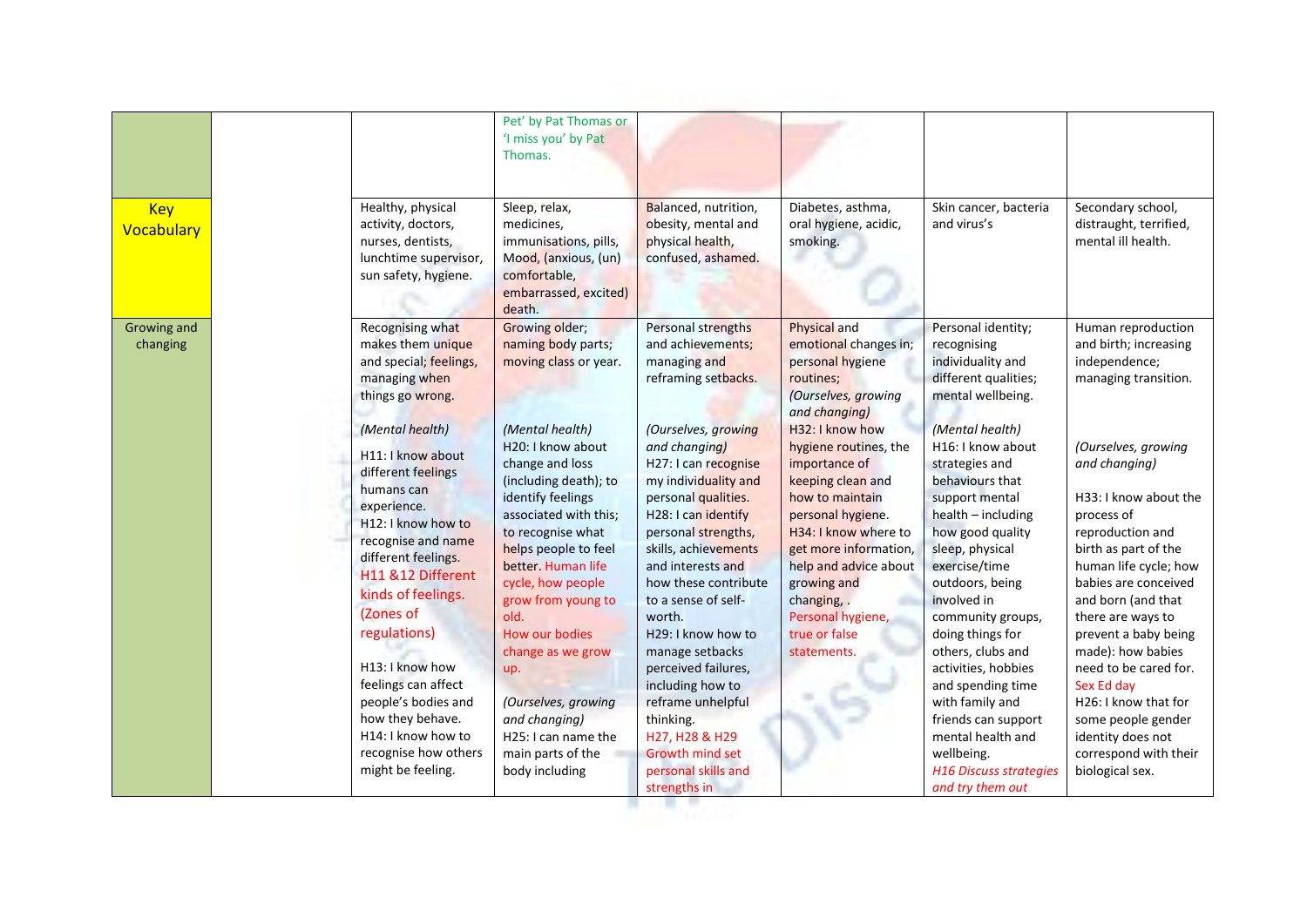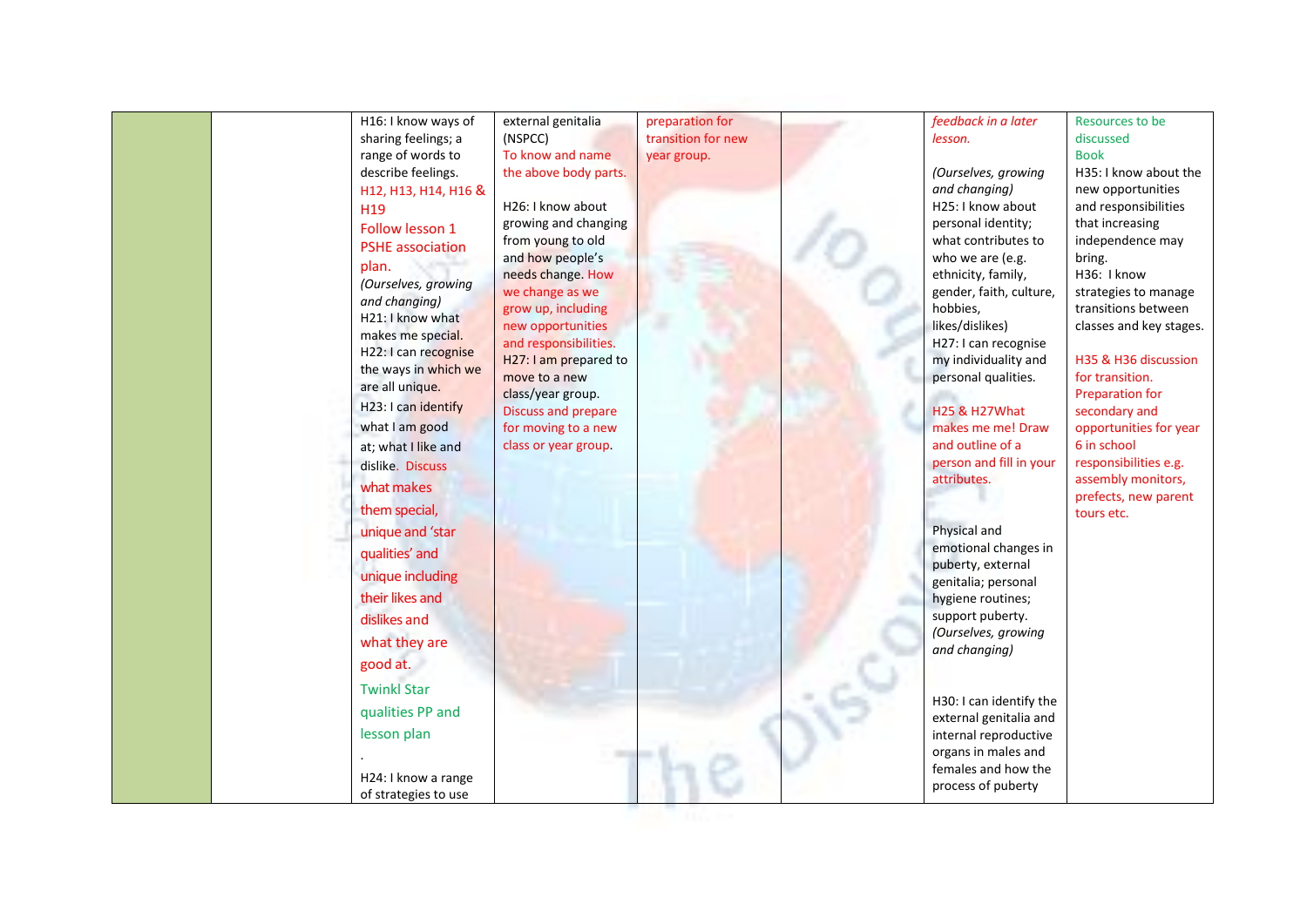|                          | when I find things<br>difficult. How to<br>manage and whom<br>to tell when finding<br>things difficult, or<br>when things go<br>Wrong. |                                                                                                                            |                                                                                                         |                                                                                                                                          | relates to human<br>reproduction.<br>H31: I know about<br>physical and<br>emotional changes<br>that happen when<br>approaching and<br>during puberty<br>(including<br>menstruation, key<br>facts about the<br>menstrual cycle and<br>menstrual wellbeing,<br>erections and wet<br>dreams. |                                                                                                                                |
|--------------------------|----------------------------------------------------------------------------------------------------------------------------------------|----------------------------------------------------------------------------------------------------------------------------|---------------------------------------------------------------------------------------------------------|------------------------------------------------------------------------------------------------------------------------------------------|-------------------------------------------------------------------------------------------------------------------------------------------------------------------------------------------------------------------------------------------------------------------------------------------|--------------------------------------------------------------------------------------------------------------------------------|
| <b>Key</b><br>Vocabulary | Special, unique,<br>like/dislike, same &<br>different feelings,<br>happy, sad, cross,<br>angry,                                        | Life cycle, body parts,<br>transition, baby,<br>toddler, child,<br>teenager, adult,<br>grandparent.                        | Qualities, strengths,<br>skills, perceived<br>setbacks, self-worth.                                     | Personal hygiene<br>routines.                                                                                                            | Individuality, mental<br>health,                                                                                                                                                                                                                                                          | Sperm, egg, baby,<br>foetus                                                                                                    |
| Keeping safe             | How rules and age<br>restrictions help us;<br>keeping safe online                                                                      | Safety in different<br>environments; risk<br>and safety at home;<br>emergencies.                                           | Risks and hazards;<br>safety in the local<br>environment and<br>unfamiliar places.                      | <b>Medicines and</b><br>household products;<br>drugs common to<br>everyday life.                                                         | Keeping safe in<br>different situations,<br>including responding<br>in emergencies first<br>aid.                                                                                                                                                                                          | Keeping personal<br>information safe;<br>regulations and<br>choices; drug use and<br>the law; drug use and<br>the media.       |
|                          | (Keeping safe)<br>H28: I know about<br>rules and age<br>restrictions that keep<br>us safe. How rules<br>can help to keep us            | (Keeping safe)<br>H29: I can recognise<br>risks in simple<br>everyday situations<br>and what action to<br>take to minimise | (Keeping safe)<br>H38: I know how to<br>predict, assess and<br>manage risks in<br>different situations. | (Healthy lifestyles<br>(physical wellbeing))<br>H10: I know that<br>when medicines are<br>used responsibly they<br>contribute to health; | (Keeping safe)<br>H38: I know how to<br>predict, assess and<br>manage risks in<br>different situations.                                                                                                                                                                                   | (Keeping safe)<br>H37: I know the<br>reasons for following<br>and complying with<br>regulations and<br>restrictions (including |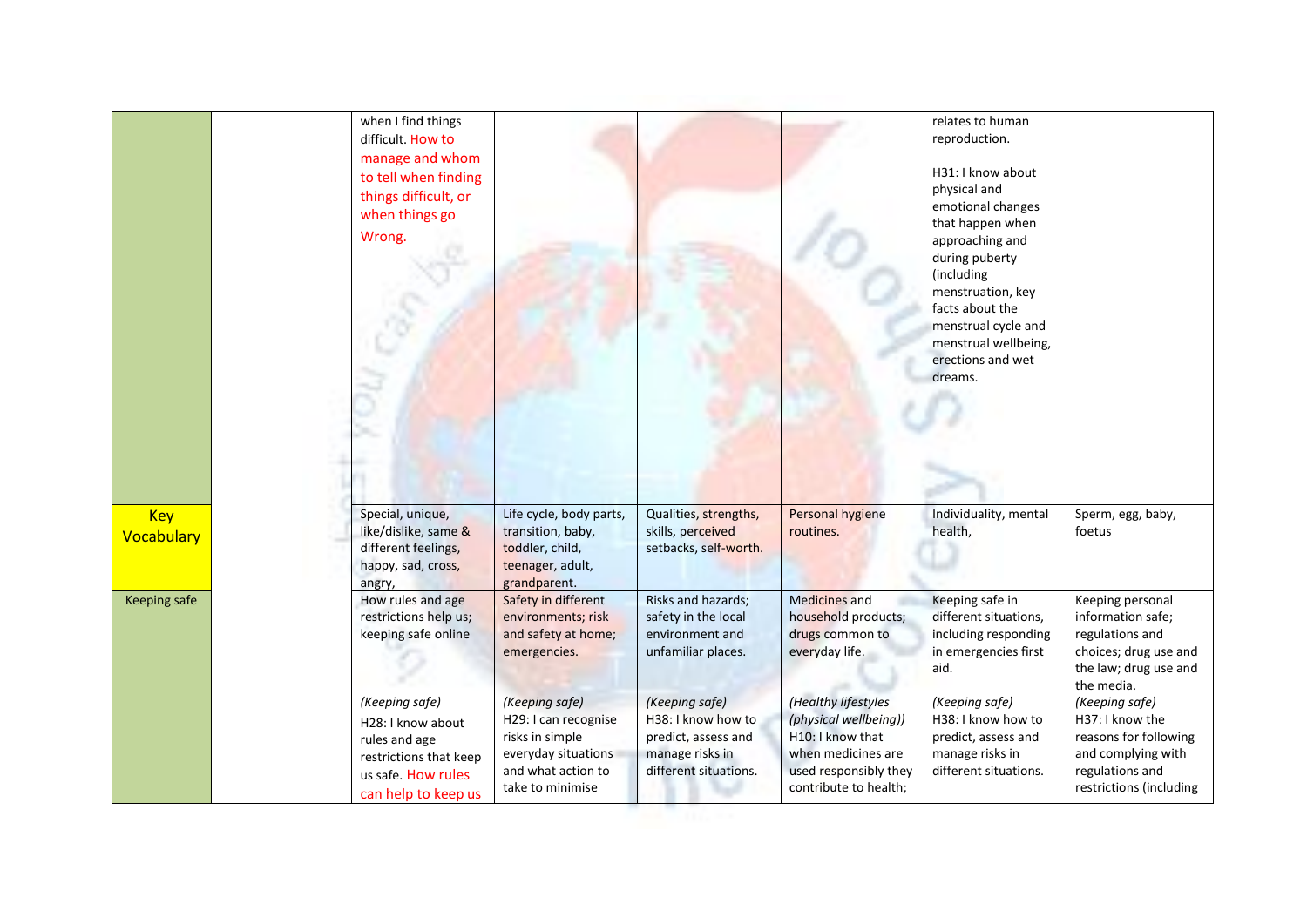| safe.                   | harm. General safety   | H39: I know about       | that some diseases     | H43: I know about      | age restrictions); how  |
|-------------------------|------------------------|-------------------------|------------------------|------------------------|-------------------------|
| Why some things         | road, water, rail      | hazards (including fire | can be prevented by    | what is meant by first | they promote            |
|                         | safety and medicines.  | risks) that may cause   | vaccinations and       | aid; basic techniques  | personal safety and     |
| have age                |                        | harm, injury or risk in | immunisations; how     | for dealing with       | wellbeing with          |
| restrictions, e.g. TV   | H30: I know how to     | the home and what       | allergies can be       | common injuries.       | reference to social     |
| and film, games,        | keep safe at home      | they can do to reduce   | managed.               | H44: I know how to     | media, television       |
| toys or play areas.     | (including around      | risks and keep safe.    |                        | respond and react in   | programmes, films,      |
|                         | electrical appliances) | H41: I know strategies  | (Keeping safe)         | an emergency           | games and online        |
|                         | and fire safety (e.g.  | for keeping safe in     | H38: I know how to     | situation; how to      | gaming.                 |
| H34: I know the basic   | not playing with       | the local environment   | predict, assess and    | identify situations    | I know that bullying    |
| rules to keep safe      | matches and lighters)  | or unfamiliar places    | manage risk in         | that may require the   | (including cyber-       |
| online, including what  | H31: I know that       | (rail, water and road)  | different situations.  | emergency services;    | bullying) has a         |
| is meant by personal    | household products     | and firework safety;    | H40: I know about the  | know how to contact    | negative and often      |
| information and what    | (including medicines)  | safe use of digital     | importance of taking   | them and what to       | lasting impact on       |
| should be kept          | can be harmful if not  | devices when out and    | medicines correctly    | say.                   | mental wellbeing.       |
| private; the            | used correctly.        | about.                  | and using household    | I know how to be a     | e- safety computing     |
| importance of telling   | H30 & H31 Staying      | H38, H39 & H41          | products safely, (e.g. | discerning consumer    | curriculum              |
| a trusted adult if they | safe at home -         | Knowledge taught        | following instructions | of information online  | H42: I know about the   |
| come across             | twinkl                 | through safety week,    | carefully)             | including that from    | importance of keeping   |
| something that scares   |                        | external visitors and   |                        | search engines, is     | personal information    |
| them. Basic rules for   | H32: I know ways to    | discussions about a     | (Drugs, alcohol and    | ranked, selected and   | private; strategies for |
| keeping safe online.    | keep safe in familiar  | range of serneros       | tobacco)               | targeted.              | keeping safe online,    |
| Whom to tell if they    | and unfamiliar         |                         | H46: I know about the  | H38, H43 & H44         | including how to        |
| see something           | environments (e.g.     |                         | risks and effects of   | <b>Safety week</b>     | manage requests for     |
| online that makes       | beach, shopping        |                         | legal drugs common     |                        | personal information    |
| them feel unhappy,      | centre, park,          |                         | to everyday life (e.g. |                        | or images of            |
| worried, or scared.     | swimming pool, on      |                         | cigarettes, e-         |                        | themselves and          |
|                         | the street) and how    |                         | cigarettes/vaping,     |                        | others; what to do if   |
|                         | to cross the road      |                         | alcohol and            |                        | frightened or worried   |
|                         | safely.                |                         | medicines) and their   |                        | by something seen or    |
|                         | H33: I know about the  |                         | impact on health;      |                        | read online and how     |
|                         | people whose job it is |                         | recognise that drug    |                        | to report concerns,     |
|                         | to help keep us safe.  |                         | use can become a       |                        | inappropriate content   |
|                         | H35: I know what to    |                         | habit which can be     |                        | and contact $-$ such as |
|                         | do if there is an      |                         | difficult to break.    |                        | online abuse, trolling, |
|                         | accident and           |                         | H10, H38, H40 & H46    |                        | bullying and            |
|                         | someone is hurt.       |                         | Knowledge taught       |                        | harassment.             |
|                         | How to respond if      |                         | through safety week,   |                        | e- safety computing     |
|                         | there is an accident   |                         | external visitors and  |                        | curriculum              |
|                         |                        |                         |                        |                        |                         |
|                         | and someone is hurt.   |                         |                        |                        |                         |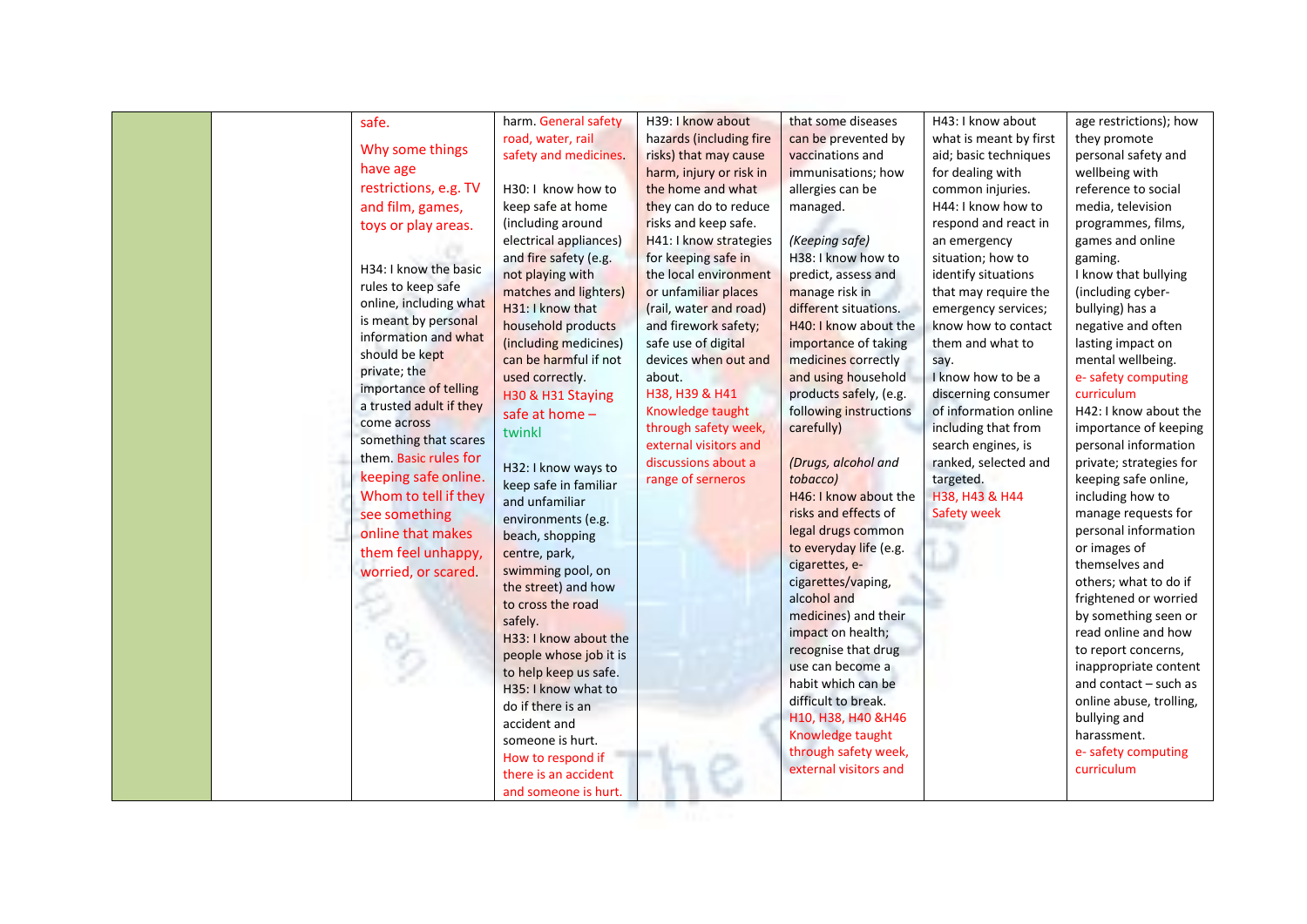